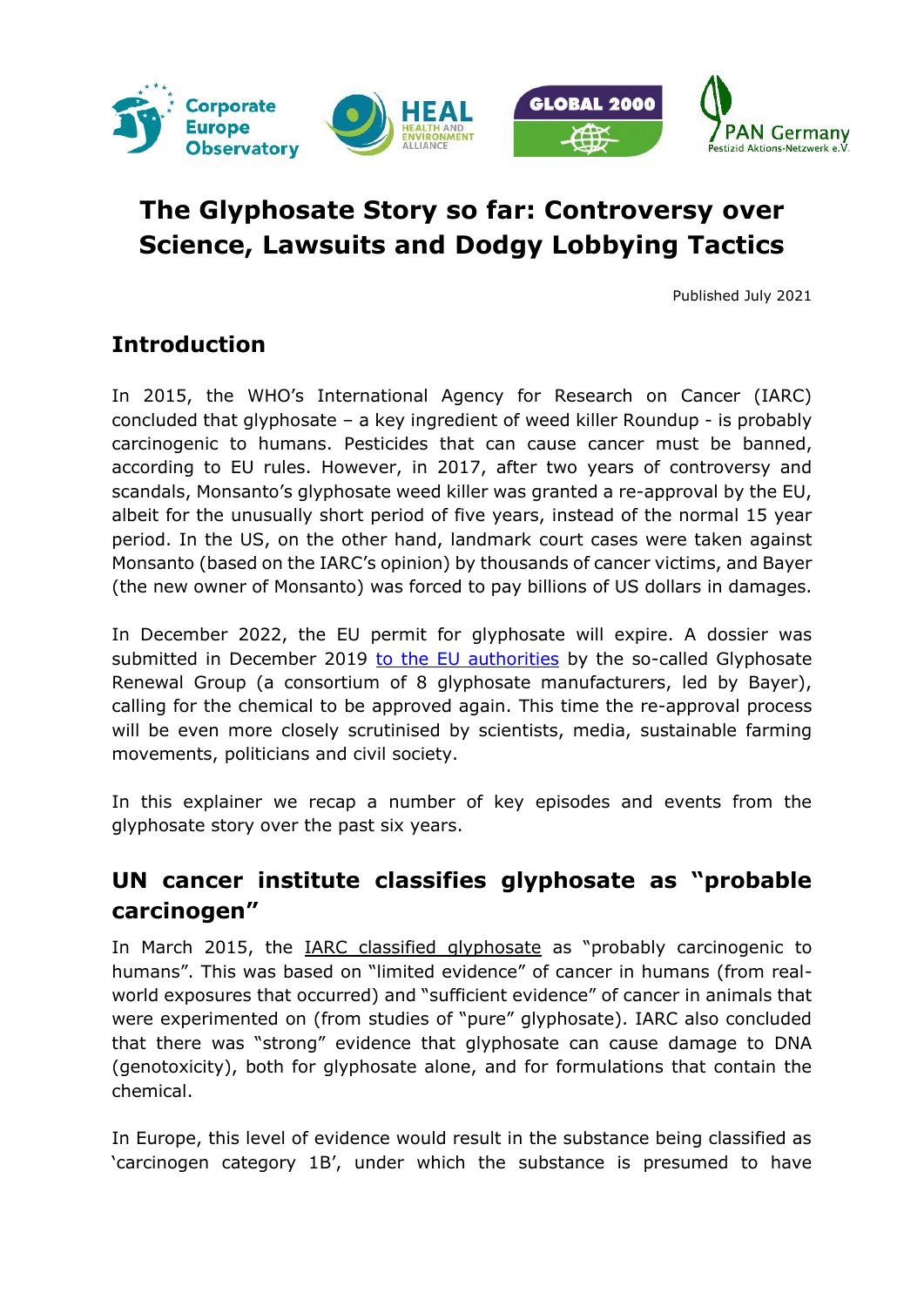carcinogenic potential for humans. According to the EU Pesticide Regulation (EC 1107/2009) substances with this classification should be banned.

In contrast with IARC however, the EU assessment of glyphosate came to a different conclusion. The [German Health Authority BfR](https://www.bfr.bund.de/en/the_bfr_has_finalised_its_draft_report_for_the_re_evaluation_of_glyphosate-188632.html) and the [European Food](https://www.efsa.europa.eu/en/press/news/151112)  [Safety Authority](https://www.efsa.europa.eu/en/press/news/151112) (EFSA) concluded in November 2015 that the available evidence did not justify the classification of glyphosate as carcinogenic and that the chemical did not pose any other health risk to humans. This gave the green light to the Commission to publish an initial proposal to renew the authorisation of glyphosate for a further fifteen years.

#### **Why such radically different conclusions?**

A number of factors [can help to explain](https://corporateeurope.org/en/food-and-agriculture/2015/11/efsa-and-member-states-vs-iarc-glyphosate-has-science-won) the striking difference between the European and international assessments of glyphosate.

First, whereas the IARC considered only published scientific studies, BfR and EFSA also took undisclosed industry studies into account. These unpublished studies could only be scrutinised publicly after they were obtained by NGOs and MEPs through freedom of information requests. [see section Secret industry studies]

In 2015, some of the so far undisclosed industry studies were re-analysed by Dr Chris Portier, a leading environmental health and carcinogenicity expert. Portier, along with about 100 scientists, [sent a letter](https://www.efsa.europa.eu/sites/default/files/Prof_Portier_letter.pdf) to the EU Health Commissioner in November 2015 criticising EFSA's conclusion that glyphosate was not carcinogenic for humans. [He stated that EFSA](https://www.politico.eu/article/glyphosate-carcinogenic-debate-christoper-portier-the-man-europes-food-watchdog-fears-the-most/) had not done its own analysis of the raw data in the studies. During this time, Dr Portier [was attacked](https://corporateeurope.org/en/food-and-agriculture/2017/10/setting-record-straight-false-accusations-dr-c-portier-work-glyphosate) by the pesticide industry, and false accusations were made to undermine his reputation as a scientist. In 2020, Dr Portier published a scientific paper showing [a total of 37 cases](https://ehjournal.biomedcentral.com/articles/10.1186/s12940-020-00574-1) of statistically significant increases in tumours following glyphosate exposure in industry studies that were obtained from EFSA.

The European authorities also used [faulty arguments](https://jech.bmj.com/content/jech/72/8/668.full.pdf) to dismiss certain findings pointing to health risks of glyphosate. One important study was dismissed because of an alleged virus infection in a test animal, which interfered with the development of a particular tumour type (malignant lymphoma). However it later transpired that there was no evidence for such an infection.

In its dossier lobbying for renewal, the glyphosate manufacturers proposed assessing all published academic studies on glyphosate using a highly disputed rating system which had been developed by three BASF employees in 1997 - the so-called [Klimisch Criteria.](https://en.wikipedia.org/wiki/Klimisch_score) As a result, none of the published academic studies demonstrating carcinogenic or genotoxic effects were assessed as "reliable". BfR and EFSA followed the industry's preferred approach and came to exactly the same conclusion.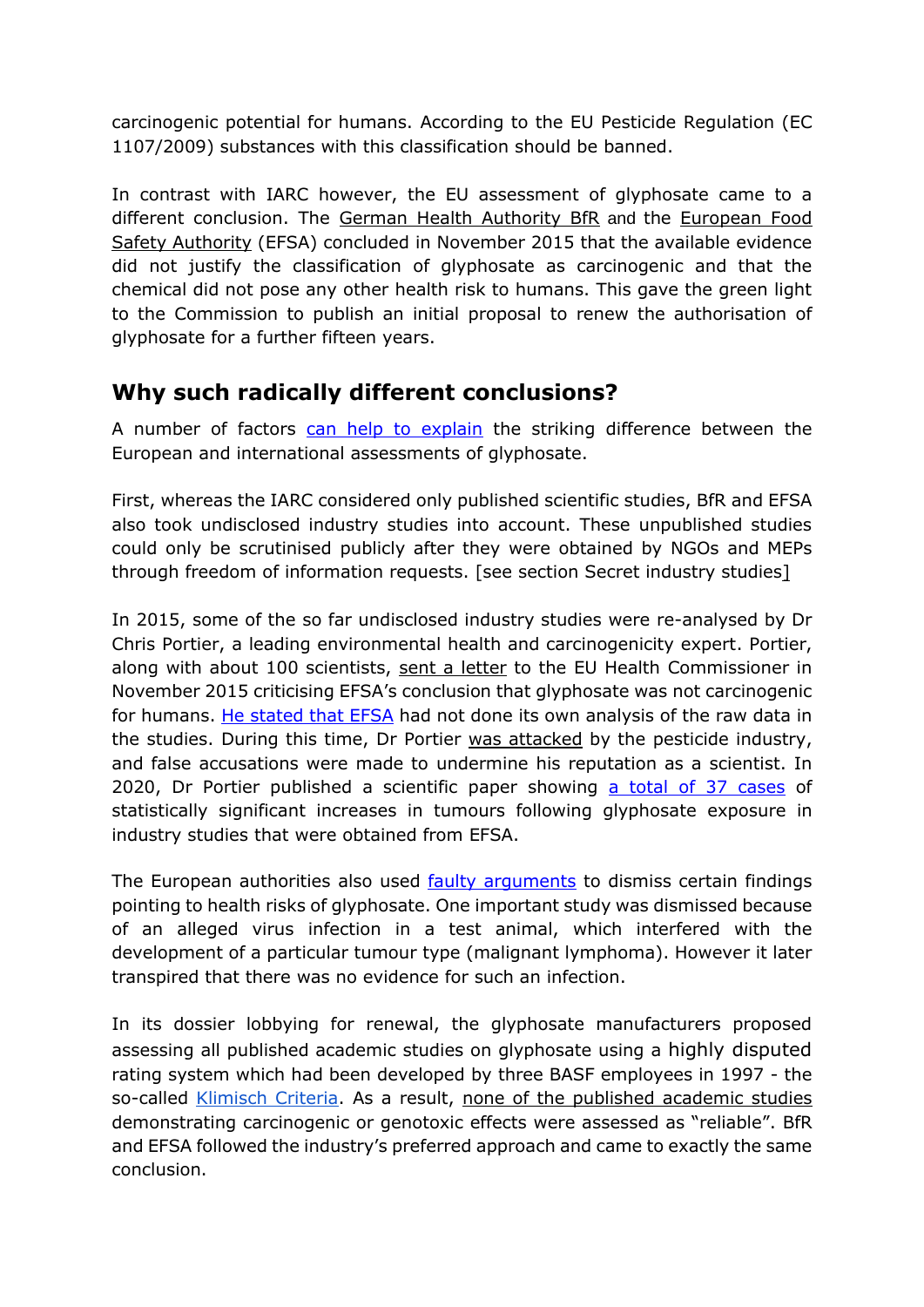In fact, a scandal broke in 2017 when it became clear that major sections of the EU assessment report were copy-[pasted directly from industry's original](https://www.theguardian.com/environment/2017/sep/15/eu-report-on-weedkiller-safety-copied-text-from-monsanto-study)  [application.](https://www.theguardian.com/environment/2017/sep/15/eu-report-on-weedkiller-safety-copied-text-from-monsanto-study) The Commission is required by EU law to provide its own independent assessment, which it does not appear to have done. [A study commissioned](https://www.guengl.eu/content/uploads/2019/01/Expertise-RAR-Glyphosat-2018-01-11-1.pdf) by the European Parliament concluded in 2019 that half of the text in the chapters about the academic studies which reported health risks was copied directly from the industry dossier. The chapter assessing published studies on the genotoxicity of glyphosate consisted of up to 96% of text that was copy-pasted directly from Monsanto's application. Apart from anything else, this is plagiarism.

Finally, what about the independence of the experts involved in the assessments? The authors of the IARC opinion are named, and the institute has a strict and transparent conflict of interest policy in place. The BfR and EFSA assessments, on the other hand, [were carried out by anonymous public officials.](https://corporateeurope.org/en/food-and-agriculture/2015/04/glyphosate-saga-independent-scientific-advice-according-germany-uk) It is therefore not possible to assess their independence.

# **Secret industry studies – citizen action leads to transparency**

As indicated above, the EU pesticide risk assessment is to a large extent based on unpublished studies provided by the industry itself. Keeping these studies secret meant that the glyphosate risk assessment was not objective, transparent or independent - a legal requirement of EU law.

Both the Commission and EFSA have in the past refused to give public access to industry's secret glyphosate studies, arguing that disclosure would violate pesticide manufacturers' commercial interests and intellectual property rights.

However, in 2016 and again in 2019 the [European Court of Justice \(ECJ\) ruled](https://www.greens-efa.eu/en/article/press/ecj-ruling-a-victory-in-the-fight-for-health-transparency-and-the-environment)  that, according to the Aarhus Convention on access to environmental information, an EU institution is obliged to disclose such documents, especially when there is an 'overriding general interest' in disclosing the information.

Following these rulings, EFSA provided the studies to organisations requesting access to them, including the genotoxicity studies.

A [European Citizens Initiative \(ECI\) on glyphosate](https://europa.eu/citizens-initiative/initiatives/details/2017/000002_en) was started in January 2017 by a coalition of NGOs. It demanded:

- (1) a ban on glyphosate
- (2) to ensure that the scientific evaluation of pesticides for EU regulatory approval is based only on published studies, commissioned by competent public authorities instead of the pesticide industry, and
- (3) to set EU-wide mandatory reduction targets for pesticide use.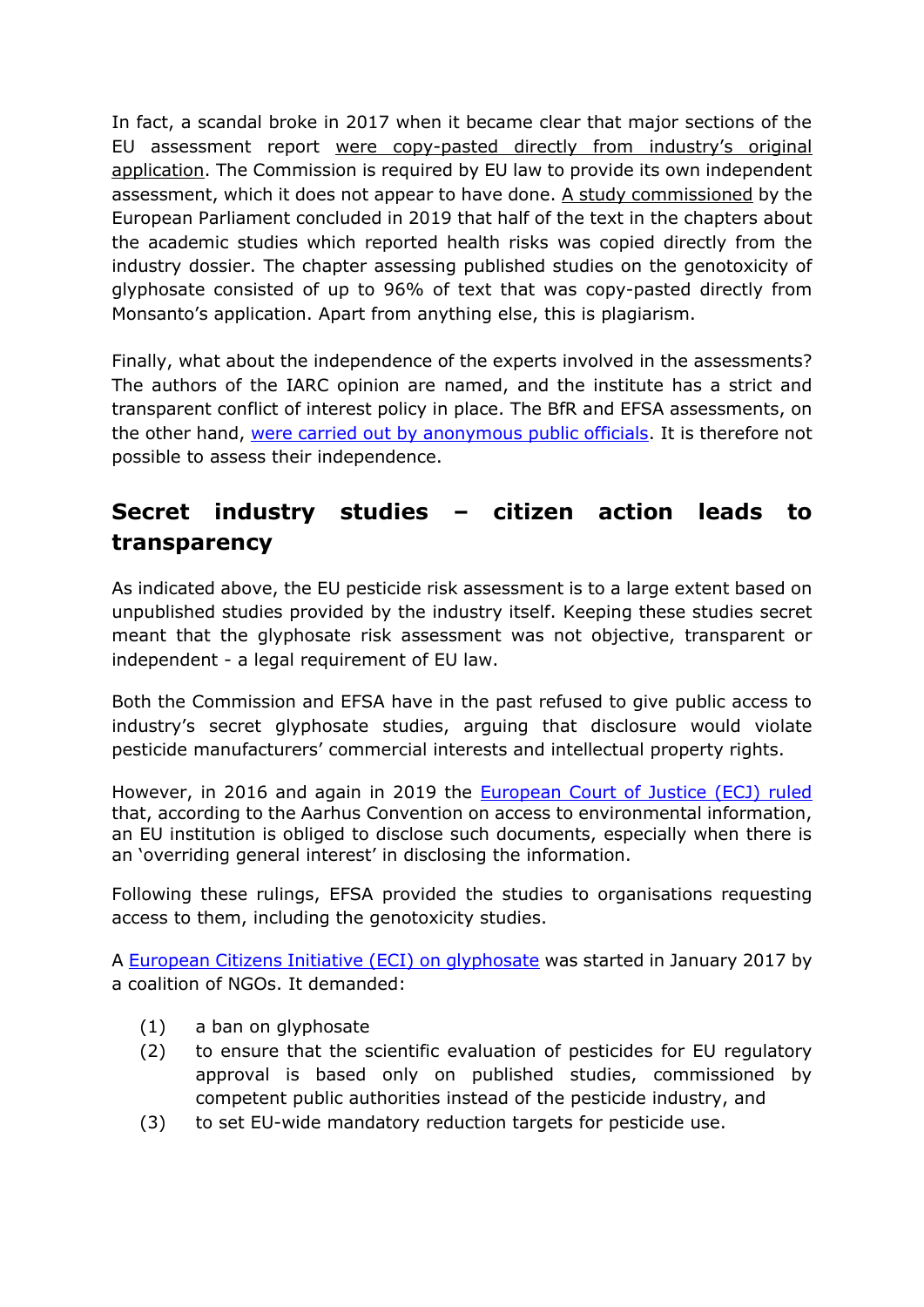The ECI was the most successful ever - over one million signatures were collected across Europe in seven months, instead of the foreseen one year timeline. In response to the ECI, the [EU adopted a new Transparency Regulation.](https://ec.europa.eu/food/questions-answers_en#what_is_the_new_transpare) Although it only partly addresses the second demand, it nevertheless obliges companies, as of 27 March 2021, to publish any studies they submit when applying for a pesticide (re-)authorisation. This development is a game changer.

The Glyphosate Renewal Group, which is lobbying to secure re-approval next year, has already provided access to the glyphosate studies that it funded and submitted to EU authorities via its website, but only by individual request and with a requirement for personal data to be provided.

# **Bayer faces avalanche of court cases, resulting in Monsanto Papers**

In the US, the IARC opinion on glyphosate led to thousands of cancer victims across the country initiating lawsuits against Monsanto, claiming that the company's weed killer caused their non-Hodgkin lymphoma. The US legal system (via the so-called Discovery Procedure) allowed the cancer victims' lawyers to obtain substantial access to internal records (including emails, text messages, company reports, etc) from Monsanto about glyphosate and its harmful properties.

These documents became known as the [Monsanto Papers, and can be accessed](https://usrtk.org/monsanto-papers/federal-court/#general-mdl-documents) via the website of US Right to Know, a non-profit organisation. The disclosed records painted a bleak picture of Monsanto's manipulation of science, regulators and media alike. One key finding from the Monsanto Papers is [the company's](https://corporateeurope.org/en/food-and-agriculture/2018/03/what-monsanto-papers-tell-us-about-corporate-science)  [practice of ghost-writing](https://corporateeurope.org/en/food-and-agriculture/2018/03/what-monsanto-papers-tell-us-about-corporate-science) of academic papers. A [case in point](https://www.europarl.europa.eu/cmsdata/129120/PH%20Glyphosate_Gillam.pdf) was Monsanto's involvement in the paper published in 2000 by Williams, Munroe and Kroes, which the company then used to defend glyphosate. Press articles published in Forbes by Henry Miller, a scientist, were also [ghost-written](https://corporateeurope.org/sites/default/files/attachments/22-internal-email-demonstrating-monsanto-ghostwriting-article-criticizing-iarc-for-press.pdf) by Monsanto employees.

Journalist [Carey Gillam's book about the Monsanto Papers](https://careygillam.com/book) describes how the company also tried to block a US government toxicity review of Roundup products, had cozy relationships with certain regulators, and had strategies in place to discredit independent scientists who highlighted the dangers of the weed killer.

Bayer, which had just bought Monsanto, was faced with no less than 125,000 plaintiffs, with more to come and no end in sight. To date, [three cases](https://usrtk.org/monsanto-roundup-trial-tracker/judge-shoots-down-bayers-plan-to-limit-future-roundup-legal-liability-issues-harsh-criticism/) against Monsanto have been won by cancer victims. In August 2018, in the very first case, a jury ruled that Roundup [was a substantial contributing factor](https://usrtk.org/monsanto-papers/) to DeWayne "Lee" Johnsons' cancer, and that Monsanto should pay \$289.25 million in damages. This was later reduced by the court to around \$78 million. In 2020 Bayer agreed to pay close to \$11 billion to resolve roughly 75 per cent of the cases. The company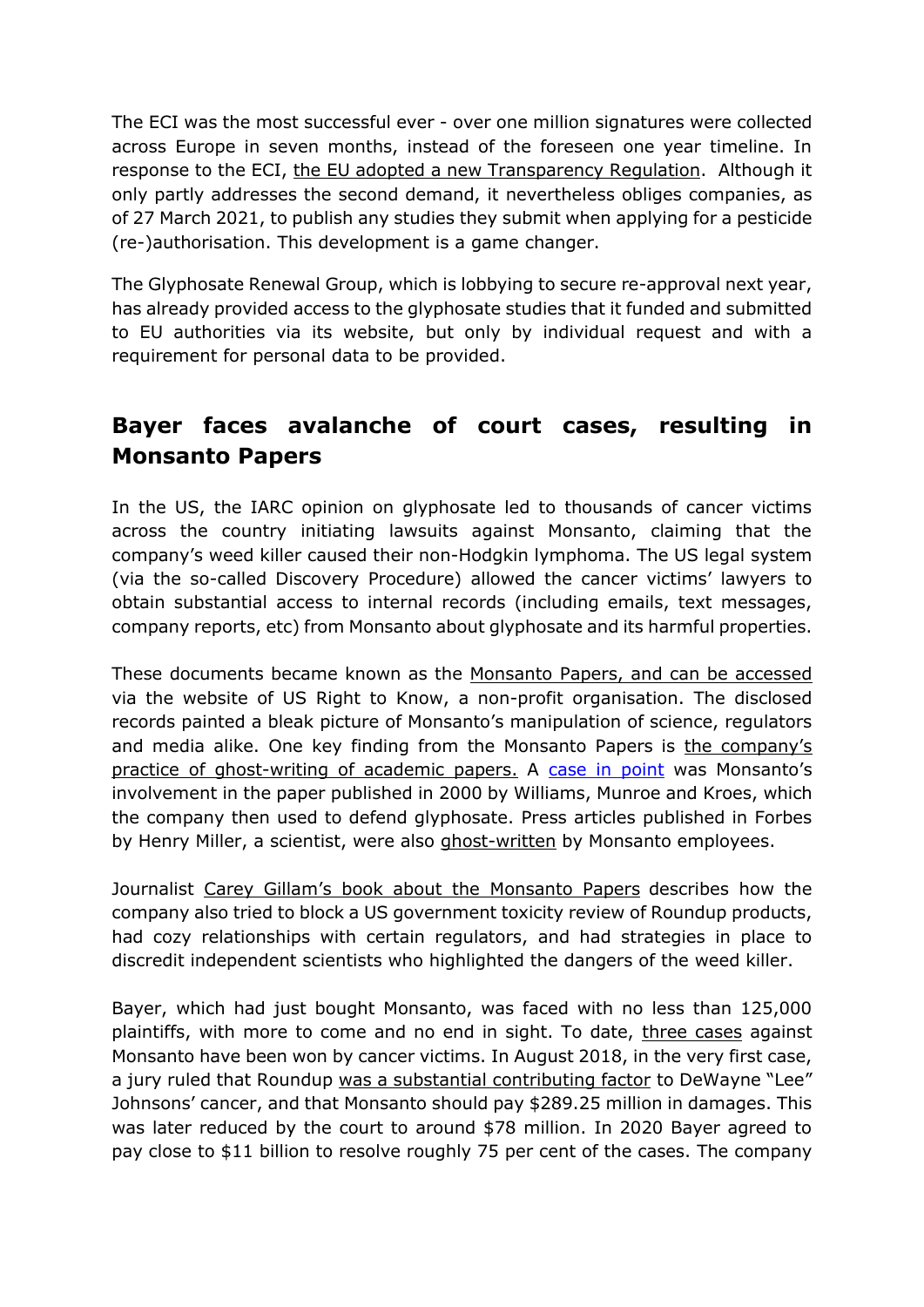is still attempting to get a settlement accepted, in order to limit its ongoing liability.

In Europe, where it is not possible for individuals to claim punitive damages in court, only two known cases have been taken against Monsanto, one about Roundup and one regarding another herbicide, Lasso. The latter [was filed in 2007](https://www.justicepesticides.org/en/juridic_case/paul-francois-v-monsanto/)  [by a French farmer,](https://www.justicepesticides.org/en/juridic_case/paul-francois-v-monsanto/) Paul François, who [won his case](https://justicepesticides.org/en/juridic_case/paul-francois-v-monsanto/) in 2017, and again in 2020 when Monsanto's appeal was rejected.

#### **Bayer-Monsanto merger**

Bayer bought Monsanto for \$63 billion, aiming to increase its dominance on the world seed market, in the midst of the glyphosate upheaval in 2017. The Bayer-Monsanto merger was the last in a wave of mega-mergers, following Dow and DuPont's merger and ChemChina's acquisition of Syngenta. At the time two hundred NGOs signed [an open letter](https://corporateeurope.org/sites/default/files/attachments/mergers_letter_final_signed.pdf) to the European Commission opposing the merger, but they [cleared the deal](https://ec.europa.eu/commission/presscorner/detail/en/IP_18_2282) in March 2018.

However the Bayer-Monsanto merger turned out to be one of the worst corporate deals ever. Bayer's shares have [dropped 45 per cent s](https://www.reuters.com/article/us-bayer-litigation-idUSKBN29R1IO)ince it lost its first Roundup court case in the US in 2018. German shareholders [are now suing](https://www.reuters.com/article/us-bayer-litigation-idUSKBN29R1IO) Bayer for damages following the company's decline in value due to acquiring Monsanto.

## **EU's bumpy road to a decision on glyphosate reapproval**

By 2017, following the growing doubts about the EU pesticide authorisation procedure, the Commission had a difficult time securing an agreement on the renewal of glyphosate among EU Member States. The Commission's health department DG SANTE had to come up with several new proposals on glyphosate's re-approval, negotiating on the duration of the authorisation period and conditions of use.

The European Parliament for its part adopted [a resolution in October 2017](https://www.europarl.europa.eu/news/en/press-room/20171020IPR86572/meps-demand-glyphosate-phase-out-with-full-ban-by-end-2022) that demanded a full ban of glyphosate by December 2022. The five year phase out they proposed included some immediate restrictions, such as a ban on all household uses of the chemical, and full transparency and independence regarding the studies used to undertake the risk assessment.

In autumn 2017, DG SANTE, in a last attempt to reach consensus, very exceptionally proposed to reduce the glyphosate renewal period down to five years from the usual 15, meaning the renewal would run until December 2022. On 27 November 2017 a qualified majority of Member States (reaching 65.71 per cent of EU population) [voted in favour of the proposal.](https://www.euractiv.com/section/agriculture-food/news/germany-swings-the-balance-as-eu-renews-glyphosate-for-five-years/) In a final twist, the German Agriculture Minister, instead of following his government's directions to abstain,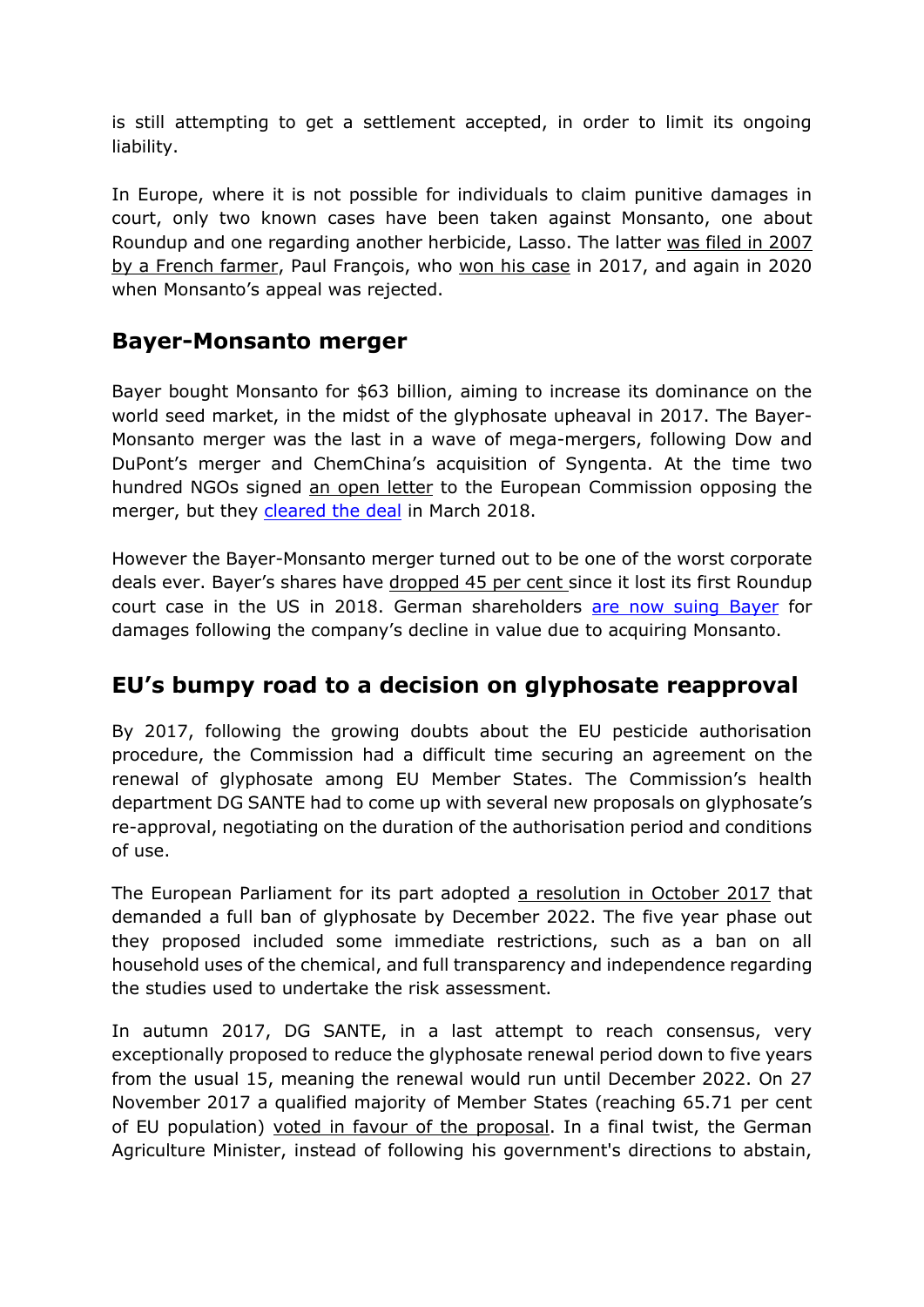supported [the proposal.](https://www.euractiv.com/section/agriculture-food/news/merkel-angry-with-agriculture-minister-who-voted-in-favour-of-glyphosate/) Nine countries voted against the proposal: Belgium, Greece, France, Croatia, Italy, Cyprus, Luxembourg, Malta, and Austria.

## **Calls to strengthen the EU pesticide approval procedure**

The glyphosate license was ultimately renewed for five years, but the concerns about industry malpractices that were revealed in the process remained. The European Parliament decided to respond [to citizens' concerns](https://www.env-health.org/glyphosate-future-generations-to-pay-the-price-of-reauthorisation-of-health-harming-herbicide/) and investigate all the evidence documenting this malpractice [by setting up a Special Committee](https://www.europarl.europa.eu/news/en/press-room/20180202IPR97027/pesticides-parliament-sets-up-special-committee-on-eu-authorisation-process) (called the PEST Committee). This initiative was supported [by civil society groups.](https://www.env-health.org/wp-content/uploads/2018/06/20180411_letter_pest_committee.compressed.pdf)

The Committee undertook nine months of investigations, consisting of six public hearings, three fact-finding missions to EFSA, IARC and INRA (National Institute for Agricultural Research) and the commissioning of studies to examine every step of the pesticide authorisation procedure. Following its investigations, the PEST Committee concluded that the current system was failing to achieve its purpose, ie to ensure protection from the harm caused by pesticides in Europe, and highlighted the need for urgent change. The [PEST report](https://www.europarl.europa.eu/doceo/document/A-8-2018-0475_EN.html), and its 114 recommendations for improving the current system, [received full support](https://www.pan-europe.info/press-releases/2019/01/european-parliament-votes-improve-pesticide-authorisation-system) from the Parliament in 2019.

In the meantime, EU and national civil society organisations joined forces and created the "[Citizens for Science in Pesticide Regulation](https://citizens4pesticidereform.eu/)" coalition, which calls for a strengthening of the EU pesticide regulation. The [coalition manifesto](https://citizens4pesticidereform.eu/wp-content/uploads/2018/10/Manifesto_Citizens-for-Science-in-Pesticide-Regulation_30102018_Final.pdf) was signed by more than 140 civil society organisations and scientific institutions. A "White [Paper](https://www.pan-europe.info/sites/pan-europe.info/files/public/resources/reports/White%20Paper_Dec2018.pdf)" developed by the coalition identified 15 shortfalls of the EU pesticide authorisation system. It also proposed solutions to these problems, including ensuring that safety studies are carried out independently from the manufacturers, requiring a strict conflict-of-interest policy for all experts involved in the procedure, and using pesticides only as a last resort when all alternatives have failed.

# **More dodgy lobby tactics: scaremongering and fake grassroots campaigns**

During this period, Monsanto and its lobby groups did not shy away from using various questionable lobbying tactics. For example, in 2017 the firm [hired](https://unearthed.greenpeace.org/2018/10/17/monsanto-red-flag-glyphosate-roundup-eu/) Irish [lobby firm Red Flag Consulting](https://unearthed.greenpeace.org/2018/10/17/monsanto-red-flag-glyphosate-roundup-eu/) to stage a fake grassroots campaign, mobilising farmers to support glyphosate at agricultural fairs and other events in "the eight most important EU countries".

A similar lobby manoeuvre was seen the night before a key hearing of the PEST committee, when Monsanto's lobby group ECPA (now renamed Croplife Europe) and farming lobby Copa-Cogeca jointly [invited MEPs to a posh dinner.](https://corporateeurope.org/en/food-and-agriculture/2017/10/last-minute-pro-roundup-lobbying-ahead-high-level-monsantopapers)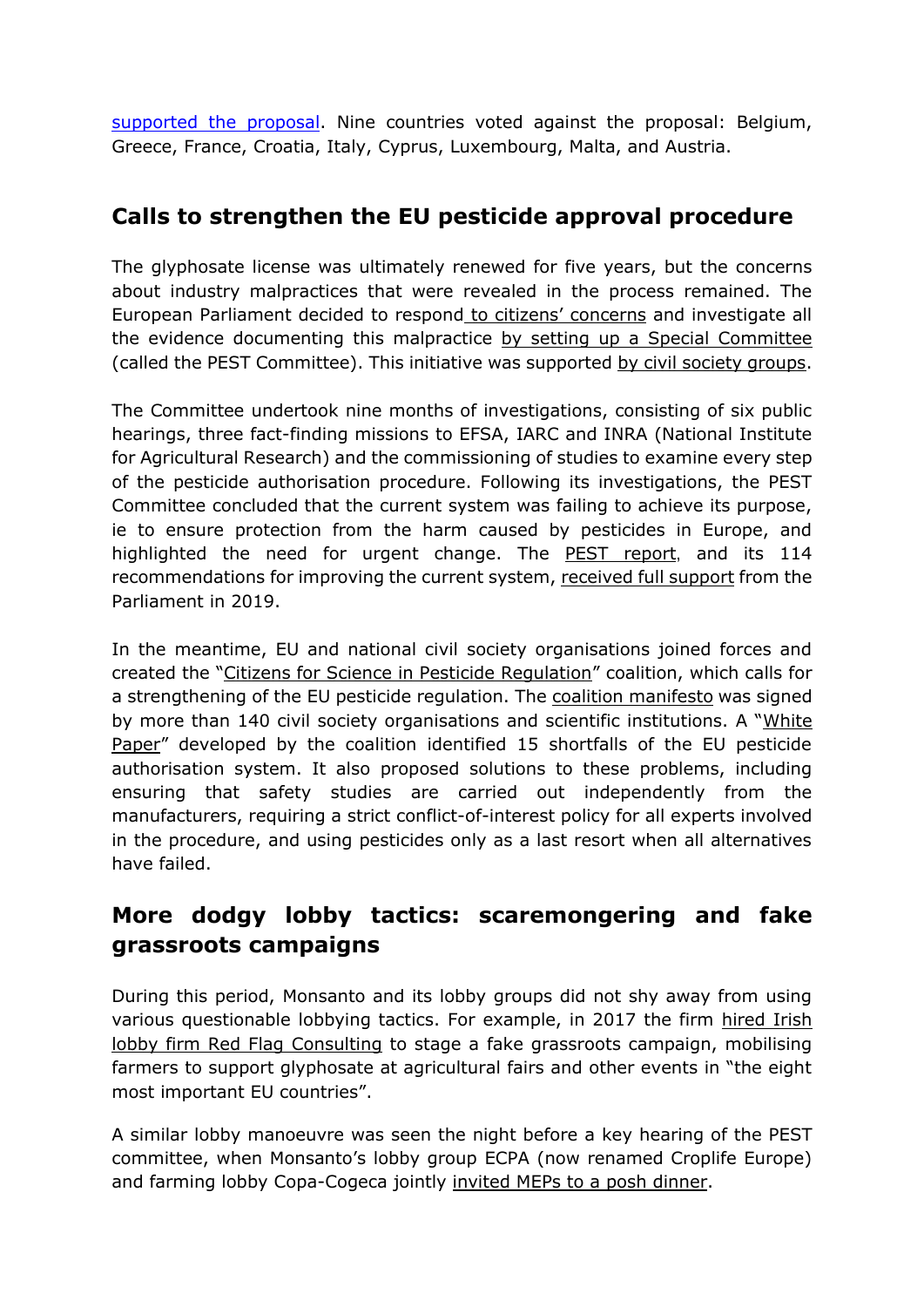ECPA also delivered "[factsheets](http://www.ecpa.eu/sites/default/files/ECPA_glyphosate_infographic_web.pdf)" featuring dramatic claims of potential agricultural crop losses if glyphosate was banned, to scaremonger MEPs. The figures were provided by [Steward RedQueen,](http://www.ecpa.eu/sites/default/files/documents/Glyphosate%20Final%20Report_EU%20results_20Feb2017.pdf) a consultancy firm hired by ECPA, based on 'data' provided by ECPA and Copa-Cogeca member organisations, among others.

[Revelations in the French media](https://www.lemonde.fr/planete/article/2019/05/09/fichier-monsanto-des-dizaines-de-personnalites-classees-illegalement-selon-leur-position-sur-le-glyphosate_5460190_3244.html) showed that during 2016 and 2017, Monsanto hired lobby firm FleishmanHillard to compile a vast list of its opponents (the 'stakeholder lists'), an action which was potentially illegal in France. The list contained the names of some 200 journalists and politicians and other personalities. It soon became clear that the campaign extended to various other EU countries, as well as Brussels itself. Monsanto paid FleishmanHillard no less than €14.5 million for this campaign, [far more than both companies declared](https://corporateeurope.org/en/2020/05/hidden-contracts-corporate-lobby-spending-eu-member-states-spotlight) to the EU Lobbying Transparency Register.

# **Cities, Regions, and Countries ban glyphosate**

In the mean time, following the multiple controversies, many countries, regions and cities across Europe have enacted (plans for) bans and restrictions on numerous glyphosate-based products. This is possible because while active ingredients in pesticides, like glyphosate, are authorised at EU level, the formulated pesticide products like Roundup are authorised at member state level. For instance, [Luxembourg](https://gouvernement.lu/en/actualites/toutes_actualites/communiques/2020/01-janvier/16-interdiction-glyphosate.html) banned glyphosate-based herbicides in 2020; [Austria](https://www.euractiv.com/section/agriculture-food/news/austria-on-course-to-become-first-eu-country-to-ban-glyphosate/) attempted to do the same but has not succeeded yet.

Germany [plans to ban glyphosate](https://www.reuters.com/article/us-germany-farming-lawmaking-idUSKBN2AA1GF/) from 2024. France has indicated it has similar plans. In 2019 [French authorities banned](https://phys.org/news/2019-01-france-roundup-weed-killer-court.html) a specific formulation, Roundup Pro 360, and numerous municipalities have put in place [local bans.](https://www.reuters.com/article/us-france-agriculture-glyphosate/french-mayors-ban-glyphosate-weedkiller-defying-government-idUSKCN1VC2C1) Flanders [banned the](https://www.brusselstimes.com/news/belgium-all-news/43150/flemish-government-approves-ban-on-glyphosate-for-individuals/)  [use](https://www.brusselstimes.com/news/belgium-all-news/43150/flemish-government-approves-ban-on-glyphosate-for-individuals/) of glyphosate-based herbicides for private use, and the Netherlands banned the chemical's use in public grounds and parks.

Internationally, glyphosate has been banned in various countries including Sri Lanka, Vietnam and Thailand - Mexico is also considering a ban. In the US, several states and cities have put in place restrictions or bans on the use of Roundup on public grounds and rail tracks.

#### **What next?**

The next re-approval process for glyphosate being now in full swing, all eyes are again on the EU authorities. The independent review by Dr. Armen Nersesyan and Prof. Siegfried Knasmueller provides new evidence that the EU authorities' earlier assessment concluding, based on industry's studies, that glyphosate is not genotoxic, is not justified. This raises a question about the credibility of all safety studies provided by the industry, most of which conveniently downplay the cancer potential or other adverse effects of glyphosate.